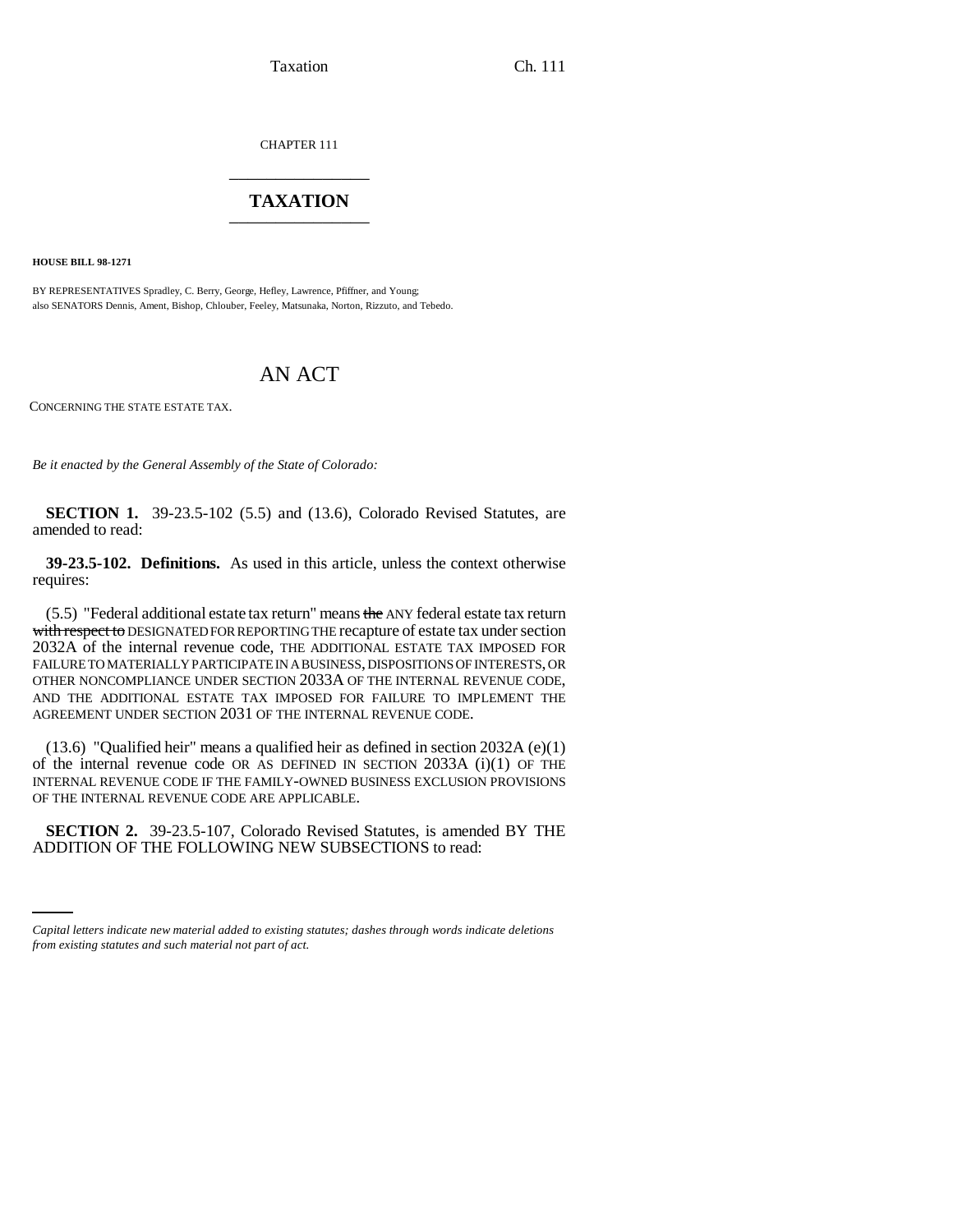## Ch. 111 Taxation

**39-23.5-107. Tax returns - date to be filed - extension.** (8) ANY PERSON WHO MAKES A FAMILY-OWNED BUSINESS EXCLUSION ELECTION IN A FEDERAL RETURN AND WHO IS REQUIRED TO FILE A FEDERAL ADDITIONAL ESTATE TAX RETURN AS A RESULT OF FAILURE TO MATERIALLY PARTICIPATE IN THE BUSINESS, DISPOSITION OF INTEREST, OR OTHER NONCOMPLIANCE WITH THE REQUIREMENTS OF SECTION 2033A OF THE INTERNAL REVENUE CODE SHALL FILE WITH THE DEPARTMENT ON OR BEFORE THE DATE THE FEDERAL ADDITIONAL ESTATE TAX RETURN IS REQUIRED TO BE FILED:

(a) A COLORADO RETURN FOR THE ESTATE TAX DUE UNDER THIS ARTICLE; AND

(b) A TRUE AND CORRECT COPY OF THE FEDERAL ADDITIONAL ESTATE TAX RETURN.

(9) ANY PERSON WHO ELECTS A QUALIFIED CONSERVATION EASEMENT EXCLUSION IN A FEDERAL RETURN AS ALLOWED UNDER SECTION 2031 OF THE INTERNAL REVENUE CODE AND WHO IS REQUIRED TO FILE A FEDERAL ADDITIONAL ESTATE TAX RETURN AS A RESULT OF FAILURE TO IMPLEMENT THE AGREEMENT DESCRIBED IN SECTION 2031 OF THE INTERNAL REVENUE CODE SHALL FILE WITH THE DEPARTMENT ON OR BEFORE THE DATE THE FEDERAL ADDITIONAL ESTATE TAX RETURN IS REQUIRED TO BE FILED:

(a) A COLORADO RETURN FOR THE ESTATE TAX DUE UNDER THIS ARTICLE; AND

(b) A TRUE AND CORRECT COPY OF THE FEDERAL ADDITIONAL ESTATE TAX RETURN.

**SECTION 3.** 39-23.5-109 (2), Colorado Revised Statutes, is amended, and the said 39-23.5-109 is further amended BY THE ADDITION OF THE FOLLOWING NEW SUBSECTIONS, to read:

**39-23.5-109. Interest.** (2) If a special use valuation election was made in a federal return and thereafter ADDITIONAL Colorado additional estate tax is due as a result of a premature disposition of property or premature cessation of the qualified use, interest shall accrue from the due date of the federal additional estate tax return regardless of any federal extension of time for payment.

(3) IF A QUALIFIED FAMILY-OWNED BUSINESS EXCLUSION ELECTION WAS MADE IN A FEDERAL RETURN AND THEREAFTER ADDITIONAL COLORADO ESTATE TAX IS DUE AS A RESULT OF FAILURE TO MATERIALLY PARTICIPATE IN THE BUSINESS, DISPOSITION OF INTERESTS, OR OTHER NONCOMPLIANCE WITH THE REQUIREMENTS OF SECTION 2033A OF THE INTERNAL REVENUE CODE, INTEREST SHALL ACCRUE FROM THE DUE DATE OF THE FEDERAL ADDITIONAL ESTATE TAX RETURN REGARDLESS OF ANY FEDERAL EXTENSION OF TIME FOR PAYMENT.

(4) IF A QUALIFIED CONSERVATION EASEMENT ELECTION WAS MADE ON A FEDERAL RETURN AND THEREAFTER ADDITIONAL COLORADO ESTATE TAX IS DUE AS A RESULT OF ANY FAILURE TO IMPLEMENT THE AGREEMENT DESCRIBED IN SECTION 2031 OF THE INTERNAL REVENUE CODE, INTEREST SHALL ACCRUE FROM THE DUE DATE OF THE FEDERAL ADDITIONAL ESTATE TAX RETURN REGARDLESS OF ANY FEDERAL EXTENSION OF TIME FOR PAYMENT.

**SECTION 4. Effective date - applicability.** This act shall take effect July 1,